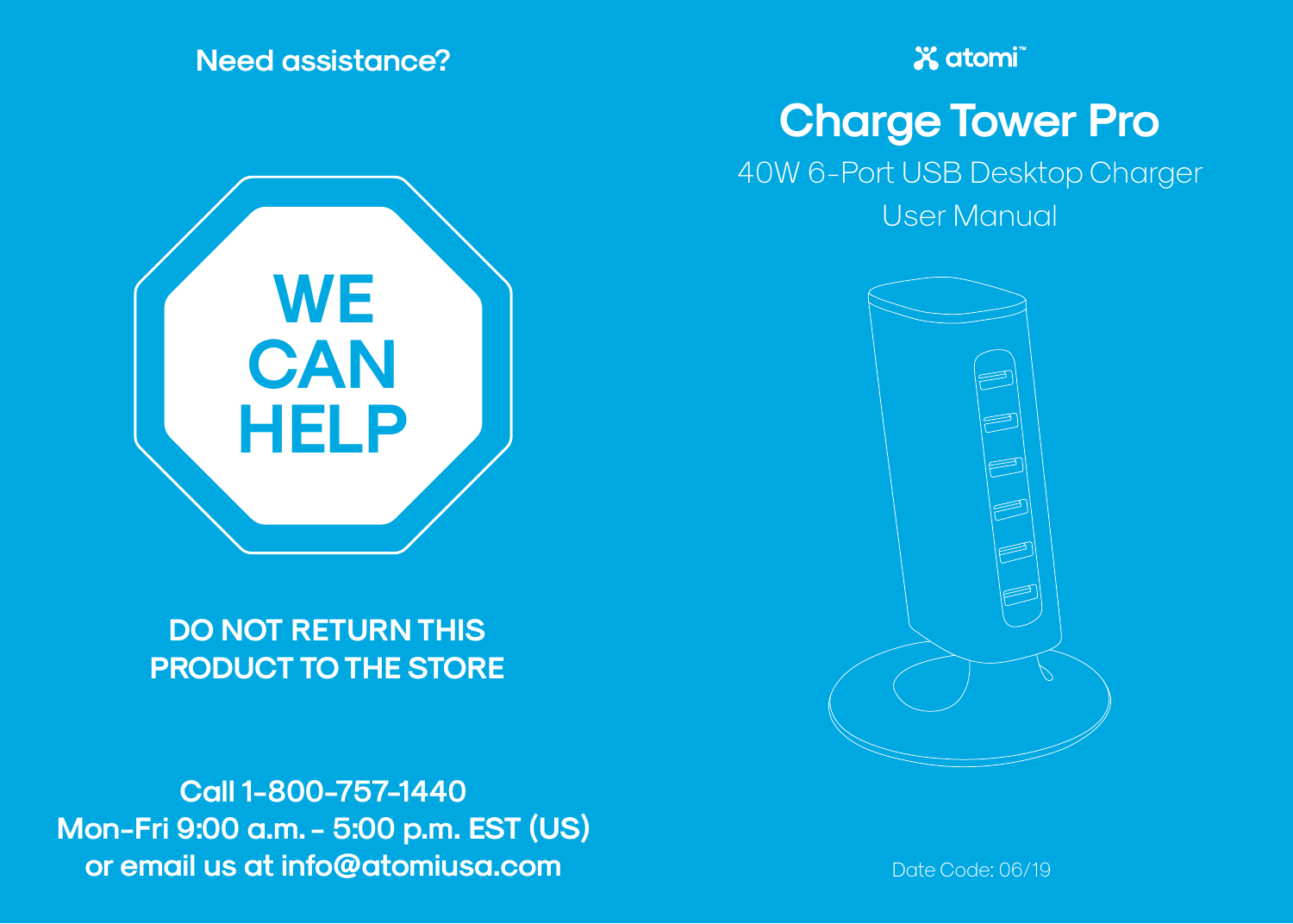### Thank you for purchasing the atomi Charge Tower Pro

Charging all your devices and keeping them organized while doing it just got a whole lot easier…and faster!

The Charge Tower Pro is equipped with Ai Smart Charge technology. That means you get the quickest charge possible—for all six devices! Designed for desktops and counters, this tower is as durable as it is attractive.

### **1**Place on any flat surface



**2** Plug in any nearby outlet



#### What's Inside

1. Charge Tower Pro

#### **Specifications**

Input: 100-240V~50/60Hz 0.5A max Joule Rating: 400 Output Current: 8A Max

## **3**

Charge 6 USB devices and start charging!